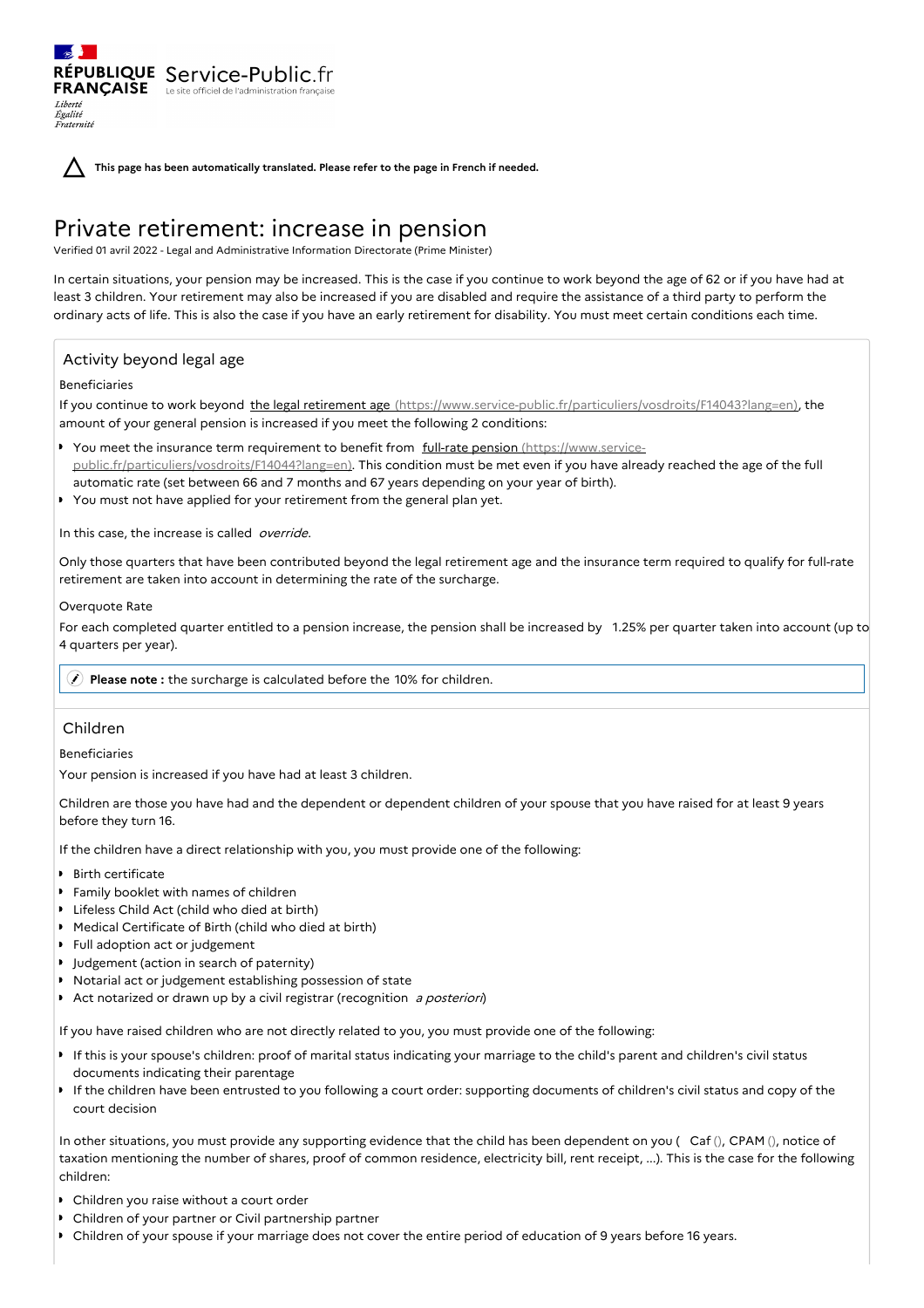In this case, you must also provide a signed and dated declaration of honour.

This statement must specify that you have **educated** these children have assumed the responsibilities of protecting their health, morality and safety.

It should also specify that you have **assumed** of these children, i.e. provided material care and financial support to the children.

Finally, it should specify **duration for which you met these 2 conditions** (at least 9 years before the children turn 16).

#### Rate of increase

The increase is equal to 10% the amount of the pension.

If you receive a surcharge, the 10% is calculated on the amount of your pension plus the surcharge.

#### Effective date of markup

The increase for children shall be awarded on the same date as the pension if, on that date, the conditions for the award are met.

If the conditions are not met by that date, the increase shall be awarded on 1<sup>to</sup> day of the month following the date on which the conditions are met.

## Constant help from a third party

#### Beneficiaries

You can receive an increase in your pension for constant assistance from a third party if you meet the following 2 conditions:

- You are disabled and obliged to seek the help of a third person to perform the ordinary acts of life
- ▶ You are receiving a retirement from unfit for work

You may have been awarded a disability pension for your disability pension.

Third-party assistance is a condition that must be met on or before the date of your retirement pension and before the age of automatic receipt of a pension full-rate pension [\(https://www.service-public.fr/particuliers/vosdroits/F14044?lang=en\)](https://www.service-public.fr/particuliers/vosdroits/F14044?lang=en).

#### Amount

The amount of the mark-up shall be 40% the amount of your pension.

It is €13,760.22 minimum per year €1,146.68 per month).

This increase shall be granted if the conditions for the award are met, irrespective of the period of insurance completed.

#### Effective date of markup

The increase shall be allocated on the same date as the retirement pension if, on that date, the conditions for the award are met.

If the conditions are not met by that date, it shall be allocated from 1<sup>to</sup> day of the month following the date on which these conditions are met.

## Handicap

#### Beneficiaries

The amount of your pension is increased if you meet the conditions for leaving early retirement for disability (https://www.service[public.fr/particuliers/vosdroits/F16337?lang=en\).](https://www.service-public.fr/particuliers/vosdroits/F16337?lang=en)

Your pension is increased even if you do not apply for early retirement.

However, the premium is not awarded if you justify the length of insurance required to obtain a full-rate pension (https://www.service[public.fr/particuliers/vosdroits/F14044?lang=en\).](https://www.service-public.fr/particuliers/vosdroits/F14044?lang=en)

#### Increase amount

The amount of the increase depends on how long you were disabled and how long you were insured under the general social security system.

It is calculated using the following formula:

(Term of insurance paid into the general scheme by being disabled / total duration of insurance in the general scheme by being or not disabled) <sup>x</sup>

The increase in the pension cannot provide a pension higher than the amount he would have received had he justified the length of insurance necessary to receive a full-rate pension.

If the amount of the increased pension is less than the amount of minimum contribution (https://www.service[public.fr/particuliers/vosdroits/F15522?lang=en\),](https://www.service-public.fr/particuliers/vosdroits/F15522?lang=en) the minimum contribution is paid.

## Dependent spouse (retirement before 2011)

The dependent spouse surcharge has been removed since 2011. However, it continues to be paid to you if you meet the following 2 conditions: